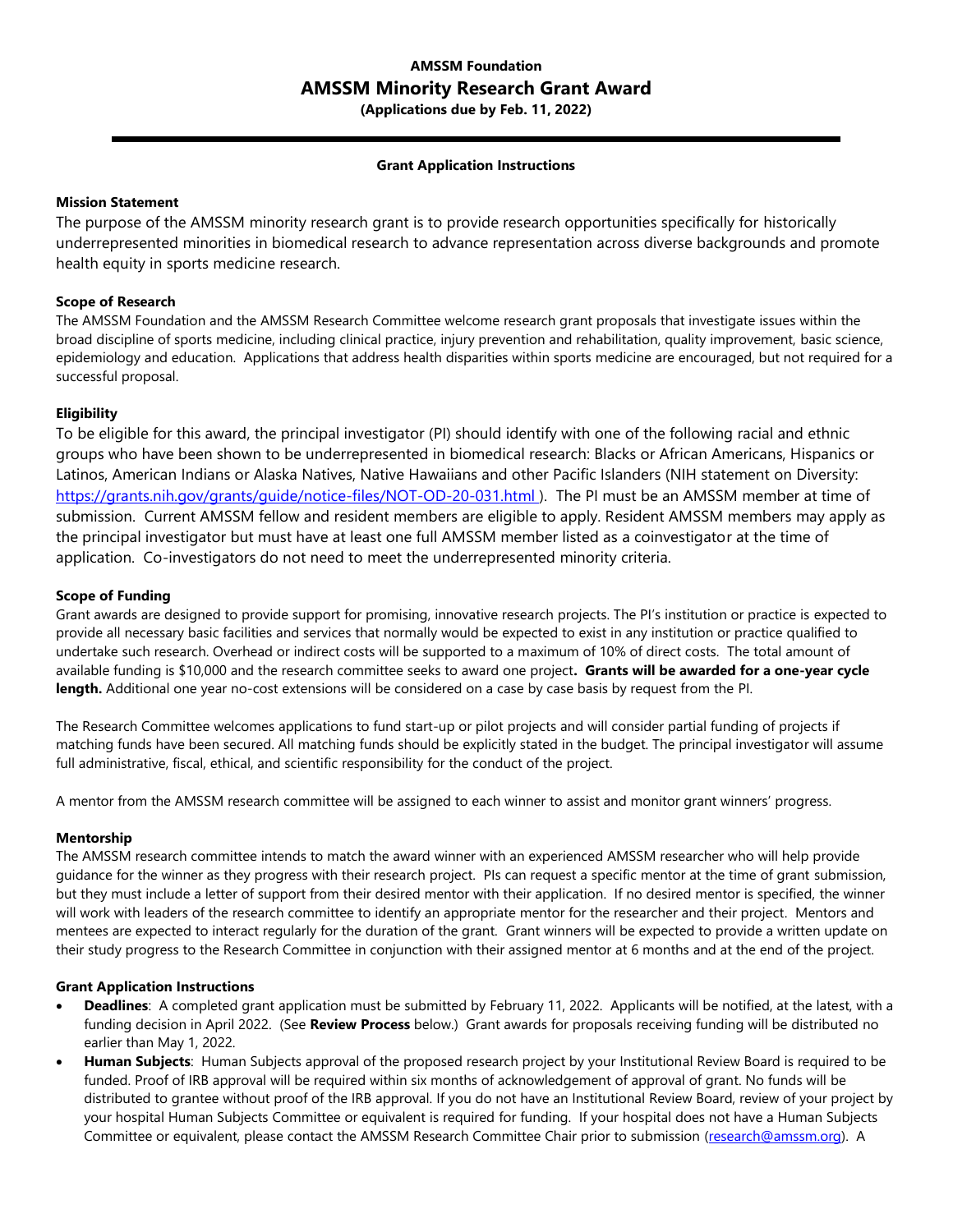copy of the Human Subjects approval can be submitted in the AMSSM Grant Portal. It is the sole responsibility of the principal investigator and their institution to ensure the work is carried out within the required guidelines.

- **Electronic Submission Process**: All required components of the grant application must be submitted via the AMSSM Grant Portal on the AMSSM website. *E-mailed submissions will not be accepted*. Access to the grant portal can be found [here.](https://www.amssm.org/Research.php)
- **Format**: The complete application should be in MS WORD or PDF format, 12 point font, and double spaced. Please number all pages beginning with the cover page.
- **Page Limits:** Although there are no limits to the total length of the application, the following word and page limits should be followed: Abstract no longer than 300 words, research proposal no longer than six pages and each biographical sketch no longer than five pages if using the NIH format or two pages if using the format provided in this packet. Applications that do not adhere to these guidelines will not be reviewed.

# **Complete Proposal (Applications where directions are not followed will not be considered.)**

The complete proposal should include the following sections (see Appendix I: Checklist for Completed Application Prior to Submission): 1. **Cover Page** including the title of the proposed study, principal investigator with complete contact information (name, title, institution, address, phone, and email), and the names, titles and institutions of all co-investigators. At the bottom of the cover page, please also list the start and end dates of the project and the requested funding amount.

2. **Abstract Page** limited to 300 words. The abstract should include the following elements: Title, Investigators, Background, Purpose/Specific Aims, Methods/Study Design, Hypothesis, and Significance of Study.

3. **Detailed Budget**. Provide a detailed budget itemized by expense categories. The term of the proposal is one year. Funds may be used to support supplies and equipment, investigators, technicians, research assistants, study coordinators, or statistical support. Institutional overhead costs may be covered to a maximum of 10% of direct costs. The budget should list the names and roles of all funded personnel to be involved in the project during the twelve-month period. In cases where an individual cannot be identified at the time of submission, providing the proposed position title and role are sufficient. Fringe benefit costs for these personnel may be included. If graduate student support is included, indicate the amount of tuition and the amount of the stipend. If equipment is purchased, each item of equipment with a unit acquisition cost must be listed. Please give the justification for significant items of equipment, and any unusual costs. A maximum of \$1000 is allowable for travel expenses related to the project. In addition, existing grants or other funding sources being utilized for the same project should be listed separately by briefly stating the funding agency, amount, and general description of how the funds will be utilized.

4 **Research Proposal:** The research proposal (**excluding the abstract, budget, biographical sketches and references**) should not exceed 6 pages. Please include the following sections:

- a. **Background:** Briefly describe the background leading to the present application and evaluate the existing studies relevant to this project.
- b. **Preliminary Studies:** Provide an account of preliminary studies conducted by the principal or co-investigators pertinent to this application. This information will also help to establish the experience and competence of the investigators to pursue the proposed project and assist the reviewers in assessing the likelihood of success and completion of the study. (Copies of publications by the investigators pertinent to the proposed research may be included as an appendix.)
- c. **Purpose/Specific Aims:** Concisely state the primary objective of the project. List also any other specific aims of the project.
- d. **Hypothesis**: State the study hypothesis and a brief explanation based on the background information or preliminary studies presented.
- e. **Study Design/Methods:** Describe the research methods, design and statistical analyses to be used to accomplish the project. Include the setting and predicted sample size, and how the data will be collected and analyzed. Describe any novel approaches, tools or technologies for the proposed study. A power calculation that justifies the number of subjects, or specimens, or other samples should be included in the statistical design. Discuss any potential difficulties and limitations of the proposed procedures.
- f. **Significance of Study:** State the importance and relevance of the research described and the potential impact on the field of sports medicine.

5. **Biographical Sketch.** A biographical sketch for each investigator should be submitted. NIH biographical sketches are permitted and encouraged. NIH biographical sketches are limited to five pages. However, investigators may also use the AMSSM template provided (see Appendix II: Format for Biographical Sketch). If using the AMSSM template, each biographical sketch should be limited to two pages and include the following elements: name, institution, education, relevant past research, prior research funding and relevant publications.

6. **Time Table**: Provide a tentative timetable for the project including the start and end date (one year term).

7. **References**: Please number all references in the order in which they appear in the proposal. Sample format for references are given below:

- Journal article:
	- o Newcomer KL, Laskowski ER, Idank DM, et al. Corticosteroid injection in early treatment of lateral epicondylitis. Clin J Sport Med. 2001; 11:214–222.
- Book chapter: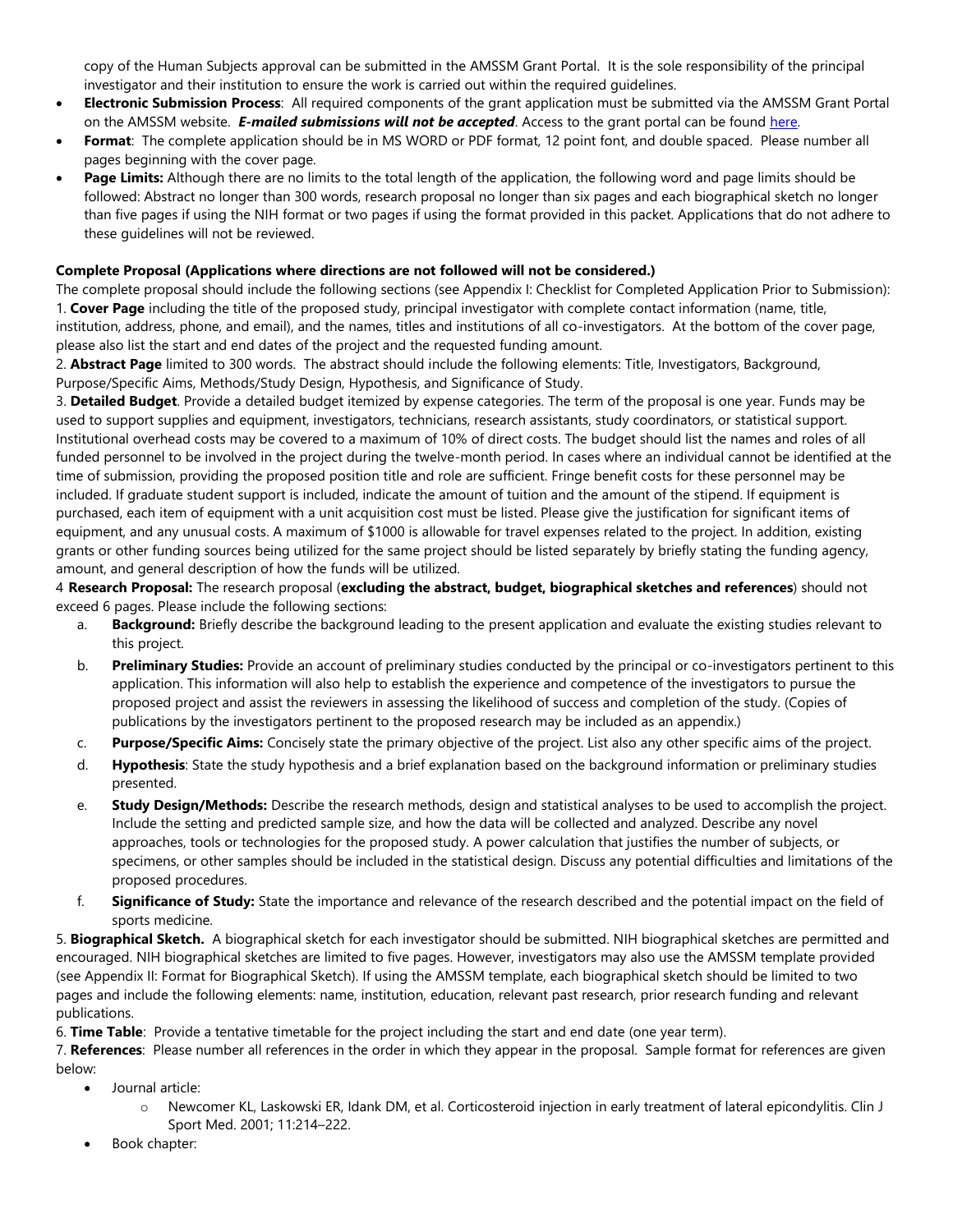- o Claessens AL. Elite female gymnasts: a kinanthropometric over-view. In: Johnston FE, Eveleth P, Zemel B, eds. Human Growth in Context. London: Smith-Gordon and Co; 1999:273–280.
- World Wide Web:
	- o Gostin LO. Drug use and HIV/AIDS [JAMA HIV/AIDS web site]. June 1, 1996. Available at: [http://www.ama-assn.org/special/hiv/ethics.](http://www.ama-assn.org/special/hiv/ethics) Accessed June 26, 1997.

8. **Appendix**: Copies of publications by the investigators (not to exceed three) *pertinent to the proposed research* may be included. They must be published or in press.

# **Review Process**

The review process is modeled after that used by the National Institute of Health and comparable national sports medicine organizations, including the AMSSM Collaborative Research Network. The Minority Research Grant Review Committee (Minority-RGRC) will consist of at least five members from the AMSSM Foundation, AMSSM Research Committee, AMSSM Board of Directors or AMSSM at-large. Minority-RGRC members are not eligible if they have applied for the AMSSM Minority Research Grant as a principal investigator or co-investigator during that cycle of review, or if they have any real or perceived conflict of interest. The Chair or designee of the AMSSM Research Committee will appoint a member of the research committee as the Chair of the Minority-RGRC. The Chair of the Minority-RGRC will select the other members of the YI-RGRC committee on a yearly basis, with the approval of the Chair of the AMSSM Research Committee. The Minority-RGRC will score each grant proposal solely on its scientific merit. To receive funding, a grant proposal must be of sufficient scientific quality and be relevant to the field of sports medicine. Funding decisions will be made based on established review criteria for the Minority-RGRC and the availability of funds.

# **Review Criteria**

The Minority-RGRC evaluates the scientific merit of each grant application according to specific criteria. The principal criteria for the review of grant applications include:

- 1. Scientific or medical significance and originality of the proposed research (Relevance/Impact).
- 2. Appropriateness, feasibility and adequacy of the experimental approach and methodology proposed to carry out the research (Research Approach).
- 3. Qualifications and research experience of the principal investigator and co-investigators, particularly but not exclusively in the area of the proposed research (Investigators/Environment).
- 4. Appropriateness of the proposed budget and duration in relation to the proposed research (Budget).

#### **Progress Report**

- A progress report must be submitted to the AMSSM Research Committee every six months in conjunction with the assigned mentor. The progress report should be no longer than 1 page and indicate relevant areas of grant progress and any issues or obstacles to date. A report of expenditures should be submitted with the progress report. Any balance of more than \$200 must be refunded to AMSSM within sixty days of completion of the project, or a grant extension should be requested at least one month in advance and submitted with the progress report.
- The progress report may be submitted earlier if applying for additional funding on the same project. Please note that competitive renewals for subsequent year funding should be submitted as a complete Research Grant Application, and that significant progress must be demonstrated in order to be eligible for funding for a second year. A research award in the prior year does not guarantee funding in a new award cycle.
- A final progress report and report of expenditures is due within 90 days of the end of the grant support. The final progress report should highlight significant project results and their significance.
- The AMSSM Research Committee should also be notified at least 30 days prior to any significant change in study protocol.
- Progress reports and all communications should be electronically submitted to the AMSSM Grant Portal.

#### **Presentations and Publications**

The AMSSM Foundation and AMSSM Research Committee encourage publication of research findings by the grantee in scientific journals. All publications resulting in whole or in part from the grant must include a statement similar to: *"Funded in part by the American Medical Society for Sports Medicine (AMSSM) Minority Research Grant. The opinions expressed herein are those of the authors and do not necessarily reflect the opinions of the AMSSM."* All presentations and posters should include a similar acknowledgment. AMSSM imposes no restrictions on copyrighting publications by grantees.

It is expected that any completed project funded by an AMSSM Minority Research Grant Award will be submitted for presentation for the AMSSM Annual Meeting and will be judged with all other research submissions by guidelines previously established by the AMSSM Research Committee.

#### **Grant Program Outcomes**

The Research Committee will monitor success of this program through outcome measurements to include: